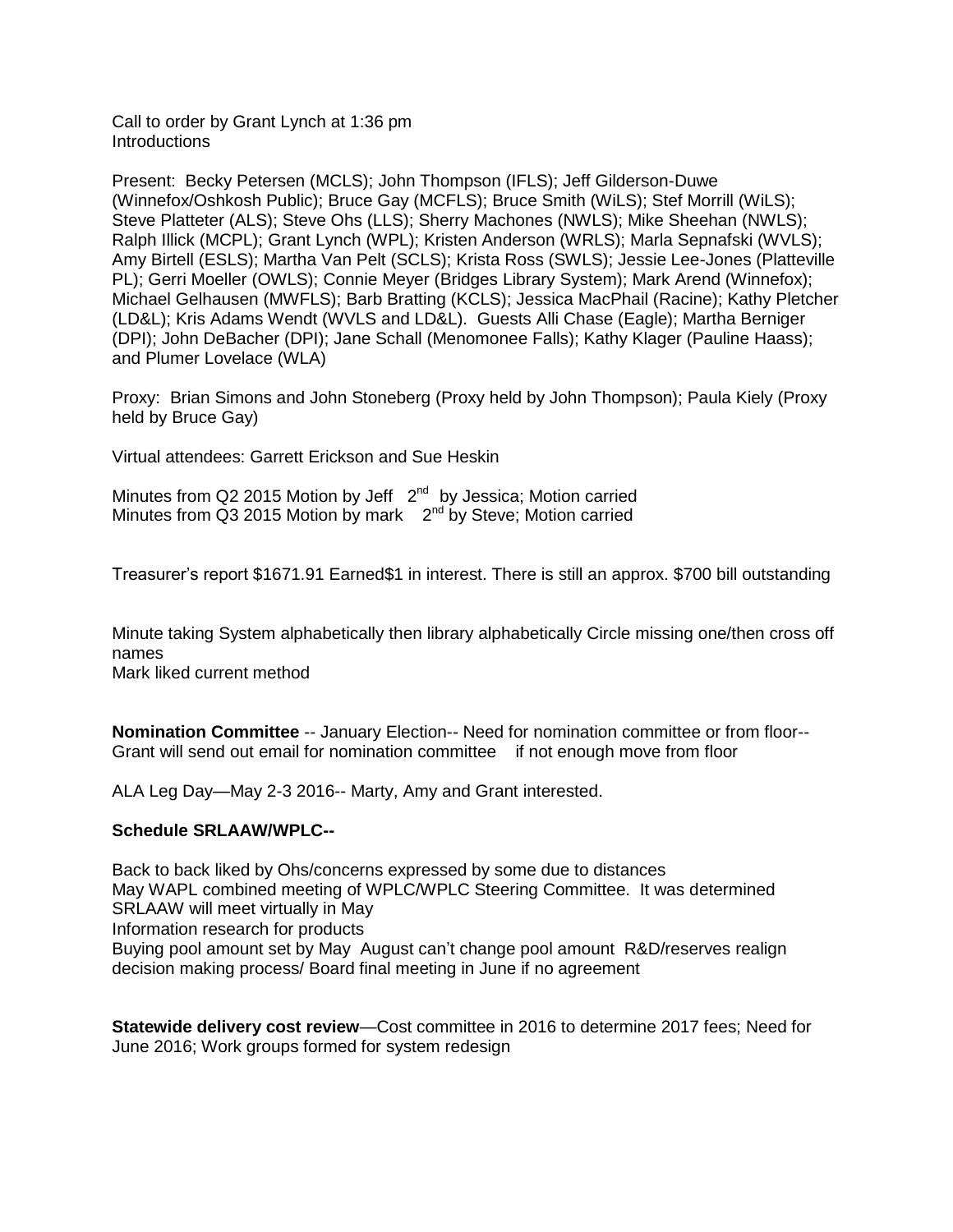# **Steering Committee**—Report—

The Public Library System Revision Steering Committee was appointed for three years by State Superintendent Tony Evers to oversee the redesign of Wisconsin's library systems. While not every system has a representative on the committee the appointees represent a diverse group of regions and library sizes within Wisconsin.

The Committee is comprised of:

- John Thompson, Director, Indianhead Federated Library System (representing Large Systems, Northern Wisconsin and the LEAN System Study Steering Team)
- Stephen Ohs, Director, Lakeshores Library System, (Small Library System)
- Paula Kiely, Director, Milwaukee Public Library (Largest Public & System Resource Library)
- Bridget Christenson, Director, Hatch Public Library, Mauston (Small Public Library)
- Beth Carpenter, Director, Kimberly-Little Chute Public Library (Small to Mid-Size Public & Joint Library)
- Kristie Hauer Director, Shawano City-County Library (County Joint Public, Rural, and Northeast)
- Kent Barnard, Director, Patterson Memorial Library, Wild Rose (Very Small Public)
- Jessamyn Lee-Jones, Director, Platteville Public Library (Small to Mid-Size Public & Small Resource Library)
- Bryan McCormick, Director, Hedberg Public Library, Janesville (Larger Public & Resource; also COLAND)
- JonMark Bolthouse, Director, Fond du Lac Public Library (Larger Public but not Resource Library
- John DeBacher, Director, Public Library Development (non-voting; DPI Liaison)

The Committee has held two virtual meetings to date and will be meeting on Wednesday, November  $4<sup>th</sup>$  at noon in the La Crosse Room at the WLA Conference site. At its first organizational meeting on September 3, 2015, the committee selected and approved John Thompson to serve as Chair and Paula Kiely to serve as Vice Chair. The second meeting focused on the development of a request for proposal for project management services to help assist with this process. The RFP was distributed via WISPUBLIB, PUBLIB, ALA's libadmin list, and posted to the LibraryConsultants.org website. Two proposals were received for services. The next steps in the process will be discussed by the committee at the November 4<sup>th</sup> meeting.

Once the project manager has been selected work will begin on developing a communication plan as well as a process and timeline for establishing work groups. These work groups will consist of representatives with expertise and knowledge within the areas identified by the LEAN System Study Work Group including technology; continuing education; delivery; resource sharing; and consulting. A group will also be formed to review revisions to Chapter 43 needed to implement committee recommendations.

The work of this group seeks to strengthen the cooperative spirit that has made Wisconsin's public libraries leaders in the cost effective sharing of resources. More information can be found at [http://pld.dpi.wi.gov/pld\\_system-redesign](http://pld.dpi.wi.gov/pld_system-redesign) and<http://www.iflsweb.org/wlsrsc>

LSTA—2015 will be released to IFLS \$100,000—project management and pilots.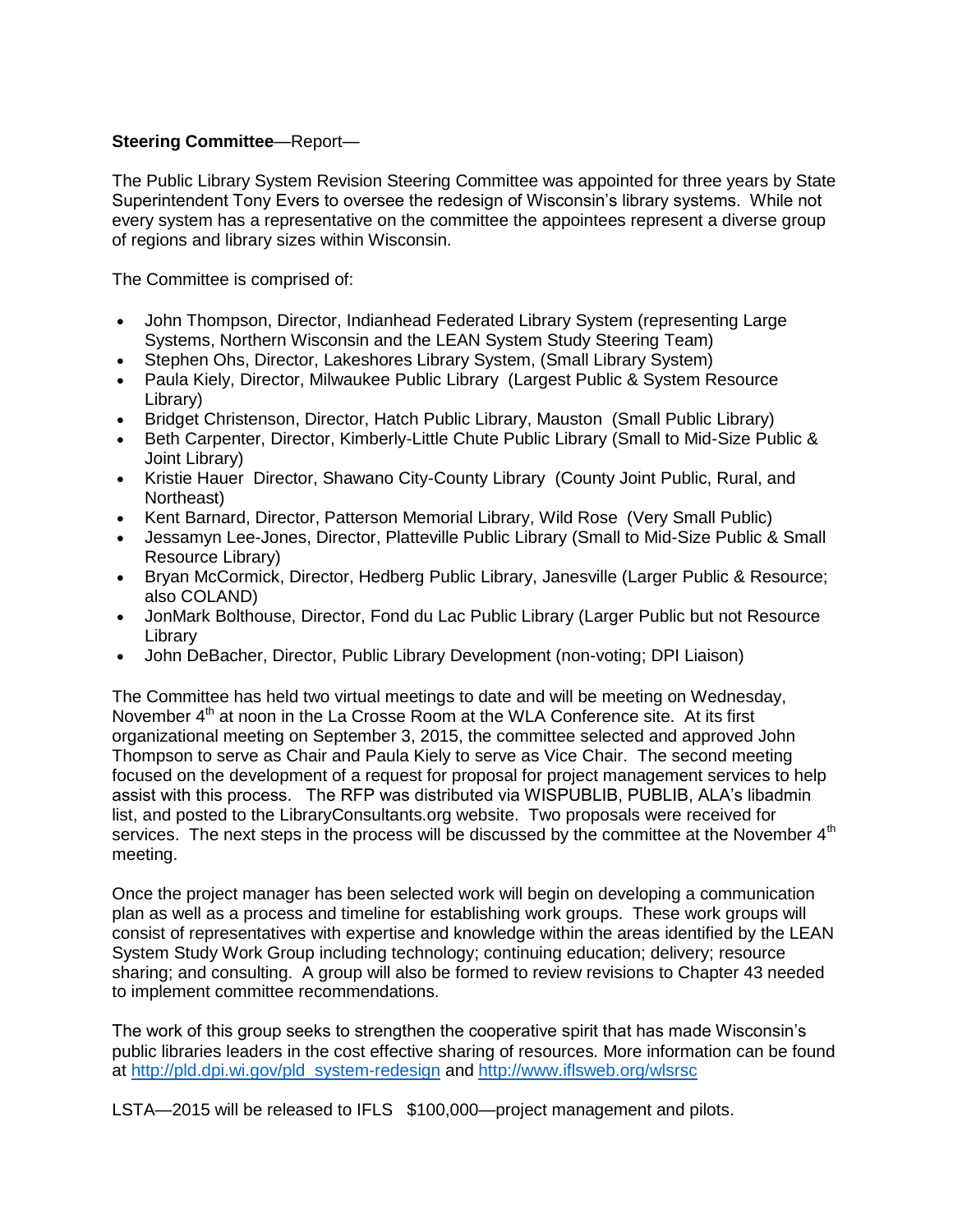How much cooperatively; demonstrated projects for rearrangement; possible legislative changes;

COLAND overseeing the process along with Steering Committee

**DLT**—John DeBacher-COLAND meets next week at Verona Public Library; Martha working on report on resource sharing/libraries; COLAND report to Tony Evers. Make recommendations/snapshot of libraries.

Committee goal and roadmap/recommendation—LEAN and SRLAAW report—which lead to Steering Committee.

Martha working with Nancy Anderson school media to bring up certification up to date

Hired contract specialist for purchasing/conferences—Division wide—working in Martha's area Martha Team--Gail Murray—Recent graduate/experience CREDO supports BadgerLink shadowing Ryan

Ben Miller-Assist Director of Team/WLA Conference chair June 1<sup>st</sup>

Replacing WISPUBLIB with community structures within Google…

Terrie and Denise—Services and Programs—90 participants encourage postings Ben—How to use existing email to join communities/how to post John D. – Library administration and data Ben—Classifieds—job postings/free stuff/things for sale

ILead finished last week—Stef M. mentor of mentors; 6 teams; mentor for each team—Stef helped guide the mentors. Presentations at conference. Looking to repackage for Wisconsin.

Denise Anton Wright—Last day December 11<sup>th</sup>

New Director Boot Camp—try it every year—moderate funding at LSTA Alternative locations Capture main programs

Terrie—

ONE LAST THING—ENGAGE stage--- how people use the standards—steering committee Opening of exhibits…..

**WiLS**—Provided a written report via SRLAAW list Stef-- Recollection Wisconsin Digital hub Restructuring how we talk about services consulting, consortia management, cooperative

purchasing and projects/ education/events—

Membership structure—two types—General membership is free for all libraries---allow get information

Membership meeting opportunity to provide feedback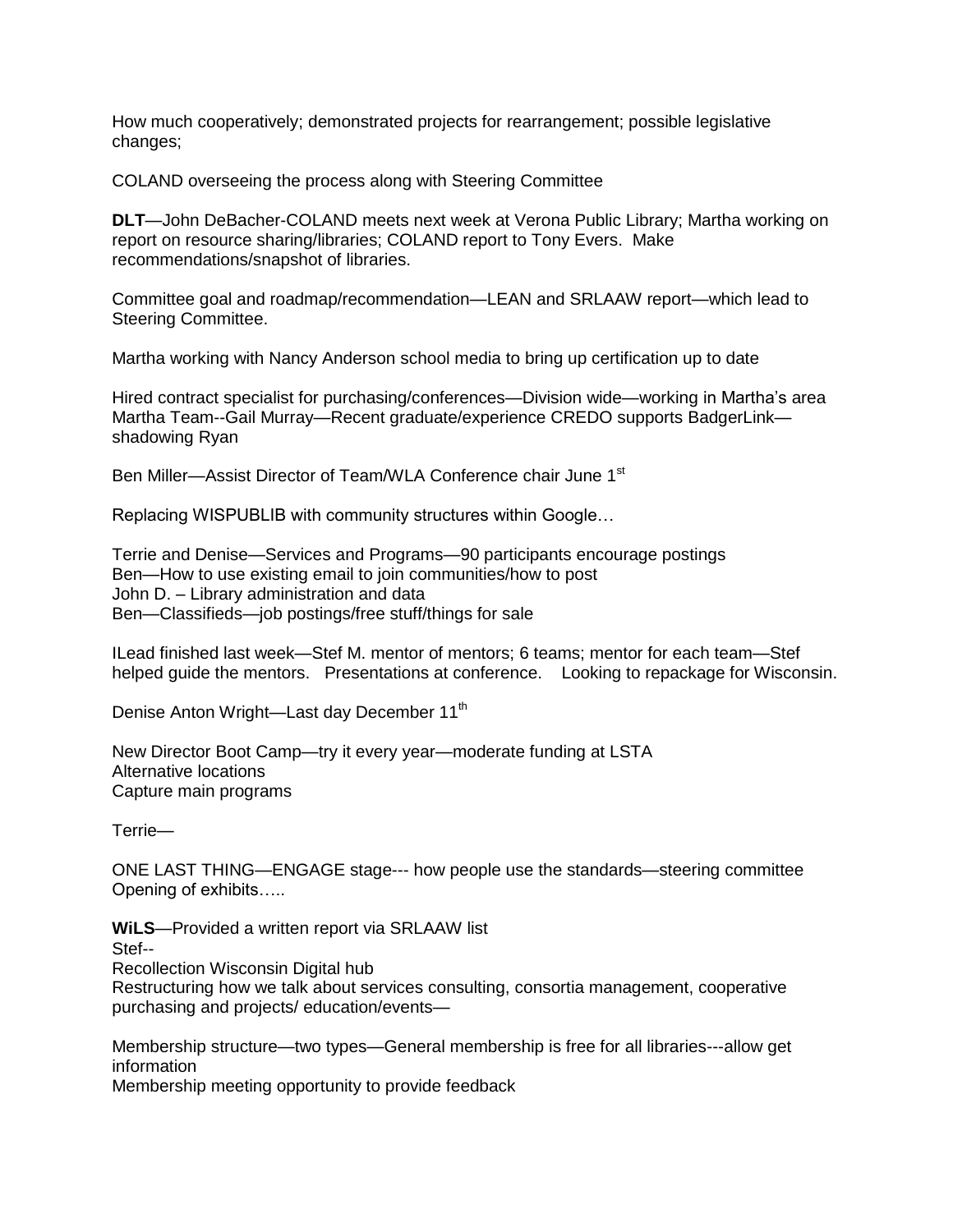Have systems help reach out membership

Purchasing discounts \$199 per institution-- for every library \$199 for system; when different sets of items it is \$199 per library;

**WPLC**—Marty—next meeting go-to 11/18 at 10 am;

- 1. WiLS is monitoring usage and will be working with Selection Committee to identify additional purchase needs to meet demand. \$20,000 was budgeted out of WPLC Board R & D and Reserve funds and about \$13,500 was spent on the initial purchase.
- 1. The WPLC Analytics workgroup is having an in-person demo of the Civic Technologies and Gale analytics products in Wisconsin Dells on December 3<sup>rd</sup>. Libraries and systems considering purchasing an analytics product are invited to come.
- 2. The Historical Newspapers project pilot titles were are all selected and it is expected all the titles will be digitized by the end of the year.
- 3. There is a Collaborative Digitization workgroup that will be presenting recommendations to the Board at their next meeting. The workgroup is identifying how we can work together in order to not reinvent the wheel with digitization and do it in a manner that aligns with putting digitized collections into Recollection Wisconsin so they can be also brought into DPLA through Recollection Wisconsin DPLA service hub.
- 4. The WPLC Board and Steering Committee had a webinar regarding LEAP & Library Simplified. WPLC is monitoring the progress of these two projects in order to determine if either of these solutions may be a viable option for WPLC to consider in the future.
- 5. The WPLC Board and WPLC Steering committee are selecting new chairs for 2016 at their next meetings.

**WLA**—Plummer submitted written report Welcome to WLA conference

LOUD BUZZING TO DETERMINED TO BE WASTE PUMPING during SRLAAW meeting

## **Kris/Kathy—LD&L committee**

Distributed copies of LD&L Highlights of 2015 WLA Advocacy Engagement, Legislative Lobbyist Evaluation Matrix detailing lobbyist activities and information about lobbying by professional and trade associations.

SB265/AB369 bill passed the Assembly during the SRLAAW meeting and is expected to be signed into law by the Governor soon. The bill changed the minimum number of public library system board members from 15 to 11. It had 26 bipartisan co-sponsors and was authored by Rep. Horlacher and Sen. Nash, who made public statements about the value of libraries and library systems during the hearing process.

Return of Wisconsin Library Materials bill will be co-authored by Sen. Harsdorf and Rep. VanderMeer and expected to be circulated for co-sponsors within the next week. LD&L will put out a call and tools to contact legislators.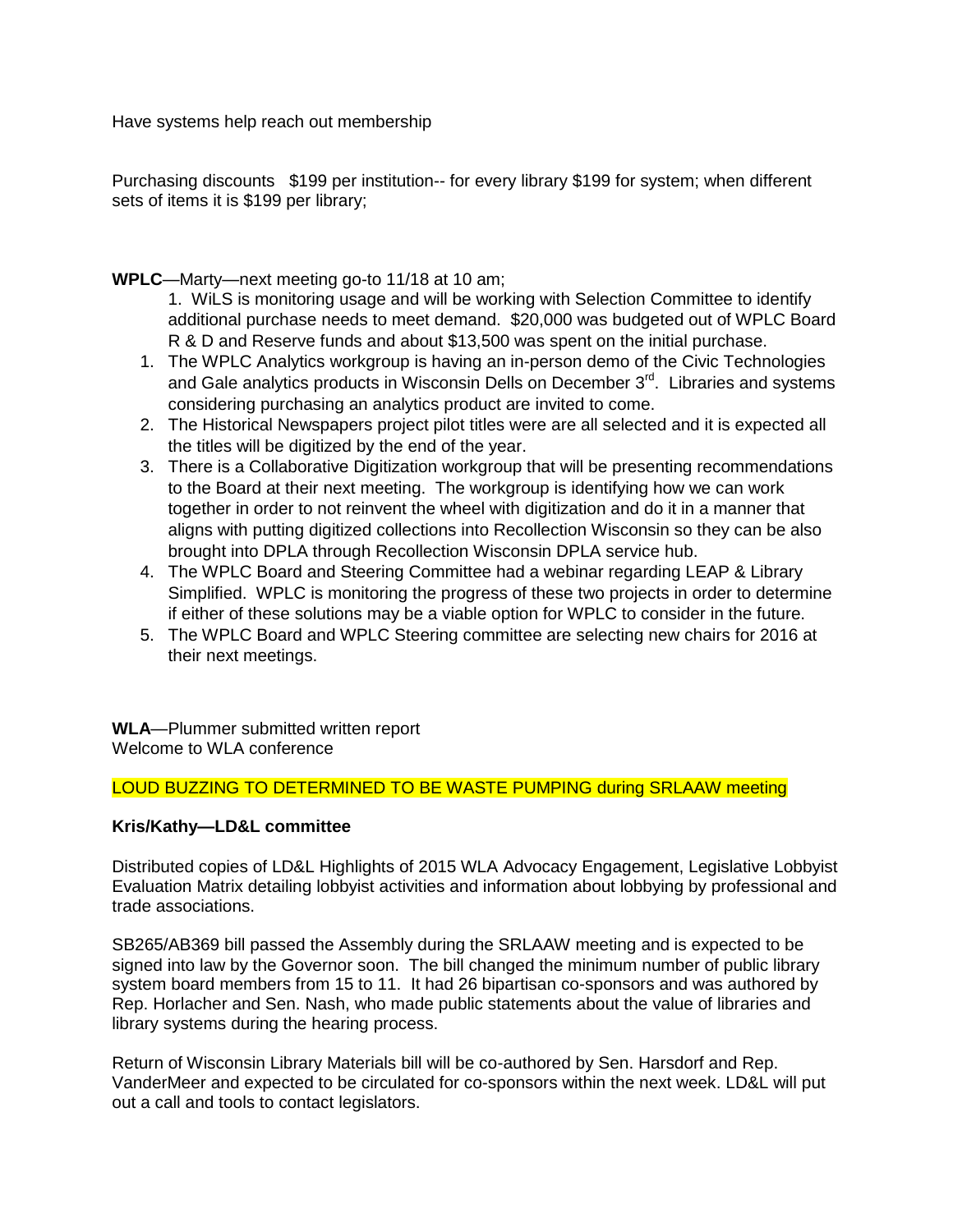The bill will amend 43.30 to allow release of patron data to collection agencies (no trigger amount) and law enforcement (minimum \$50 trigger) to retrieve and/or collect the cost of lost and long overdue materials. Allowable data release is limited to patron name, contact info, amount owed, number and type of missing materials.

Evaluation for DeWitt contract was very positive. LD&L recommended to WLA board that contract be renewed for 2016 at same amount as the \$30,000 opened up additional resources and more than monitor and report services at the Capitol. There was a definite return on investment with Steve in the capitol working from the top down while coaching librarians in the field working from the bottom up. Legislators were briefed by Steve and ready for our message. WLA lobbyist Steve Conway's relationships helped ours like friends introducing friends.

Connie reported that help from Steve under this year's enhanced contract made the difference between what he knew how to do and what she could do when working on the minimum system board member bill. Librarians don't have the skill set, knowledge or relationships and need to share our story.

Steve has the contacts in the legislature and governor's office / Dept. of Administration to work on an increase in system aids, but that process begins in mid-2016. Dropping contract back to \$9,000 would lose momentum for the next budget cycle. There's a need for ongoing development.

LD&L contacted some system directors to float idea of restructure institutional membership dues, now capped at \$255. Minnesota's library association partners with its systems. Proposal is  $1/10<sup>th</sup>$  of 1% (\$1 per \$1,000). There needs to be a plan for 2017 and bridge donations in 2016 from systems and individual libraries.

Krista proposed a committee to explore if SRLAAW if can partner with WLA for legislative activity. It would benefit the entire library community. Bruce G. Connie, and Marla spoke in support.

Motion Krista/Ralph to create committee to explore partnering WLA for government relations. Marla, Bruce, Krista (Chair), Connie, Ralph, Sherry volunteered to serve. The WLA Board will make its final 2016 budget decision on December 4 so there's a need to avoid delay.

## **COLAND Report—**

Met Milwaukee at new East Branch—Acting Director Board of Commissioners of Public Lands gave report on Common School Fund – for material purchasing

Next Meeting Q1 Monday day Feb 8 day before WI Library Leg Day (Feb 9) Q2 May try a goto meeting in 2016 Week of May 11 Q3 August—In person with Go-to meeting option TBD; Q4 Oct/Nov—WLA

#### **Member roundtable**

Ralph Illick – Endberg Anderson help plan a move off  $3<sup>rd</sup>$  floor. Well-funded group wants to children's museum on 3<sup>rd</sup> floor. Have their own entrance and would send exhibits to branches.